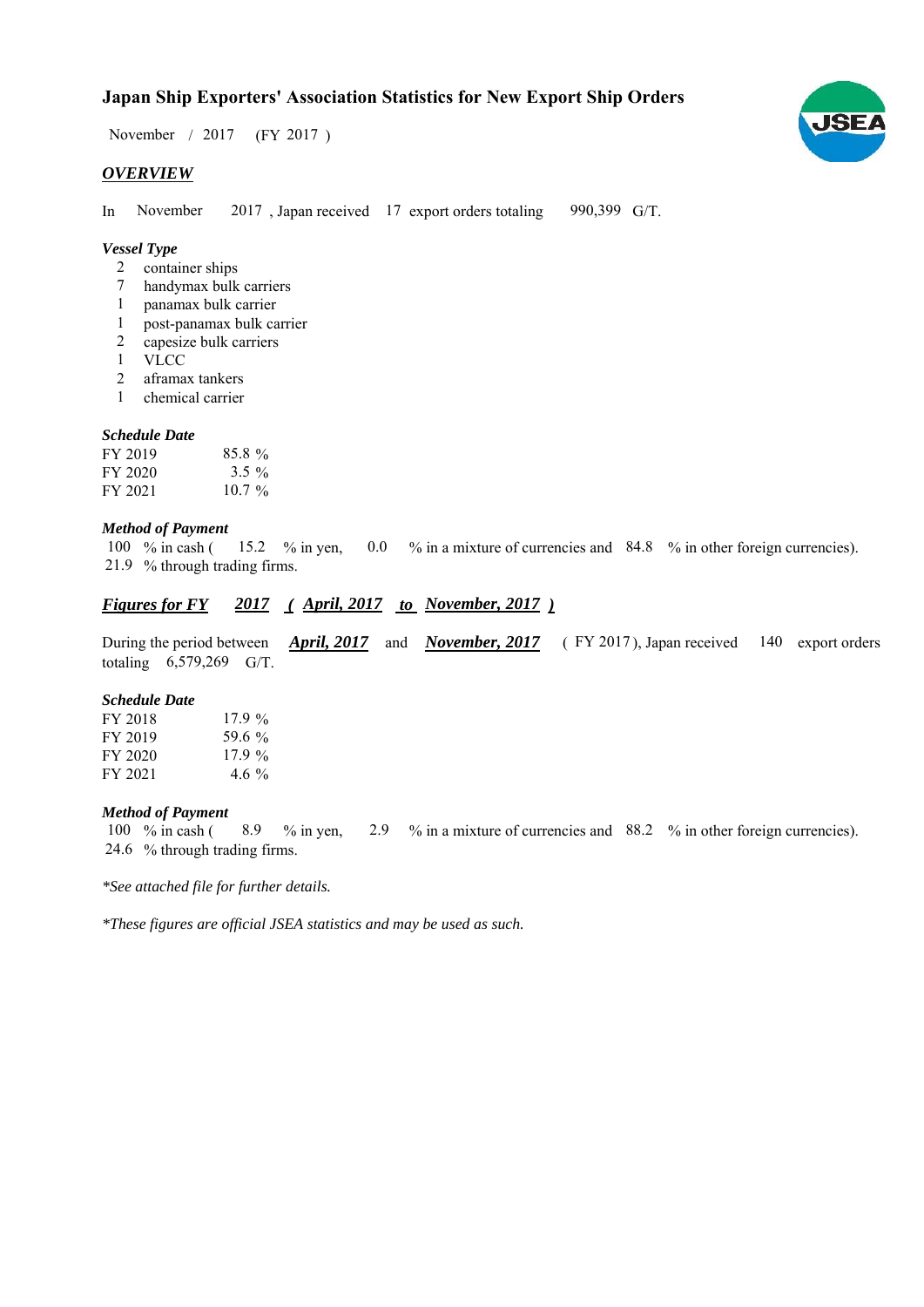# Based on Fiscal Year

JSEA (December 2017)<br>Apr 17 to Nov 17  $\parallel$  Jan 17 to Nov 17 No. G/T No. G/T No. G/T No. G/T No. G/T No. G/T No. G/T No. G/T General Cargos ( 5 230,000 2 305,000 1 151,000 1 151,000 0 0 2 158,999 6 765,999 11 995,999 Bulk Carriers 63 2,834,650 51 2,056,070 20 612,400 16 593,950 22 890,300 11 529,100 120 4,681,820 144 5,891,720 Tankers | 27| 1,728,159|| 7| 814,500| 0| 0| 3| 14,650| 0| 0| 4| 302,300| 14| 1,131,450|| 26| 2,053,610 Combined Carriers 0 0 0 0 0 0 0 0 0 0 0 0 0 0 0 0 Others | 0 | 0|| 0 | 0| 0| 0| 0| 0| 0| 0| 0| 0| 0 Total 95 4,792,809 60 3,175,570 21 763,400 20 759,600 22 890,300 17 990,399 140 6,579,269 181 8,941,329 FY 2017 / FY2016 (%) \* 23.8 311.7 275.4 402.1 713.4 294.5 338.1 \*\* 276.7 In CGT | | 2,002,825| | 1,312,292| | 375,991| | 368,326| | 401,797| | 410,261| | 2,868,667|| | 3,823,101 Apr 16 to Mar 17 Apr 17 to July 17 August 2017 September 2017 October 2017 November 2017 Apr 17 to Nov 17 Jan 17 to Nov 17 Description

*Figures for shipbuilding orders of 500 G/T and over for export as steel vessels placed with JSEA members are covered.*

\*FY 2016/FY2015

\*\*Calendar Year 2017

# New Export Orders Placed in November 2017 (FY 2017)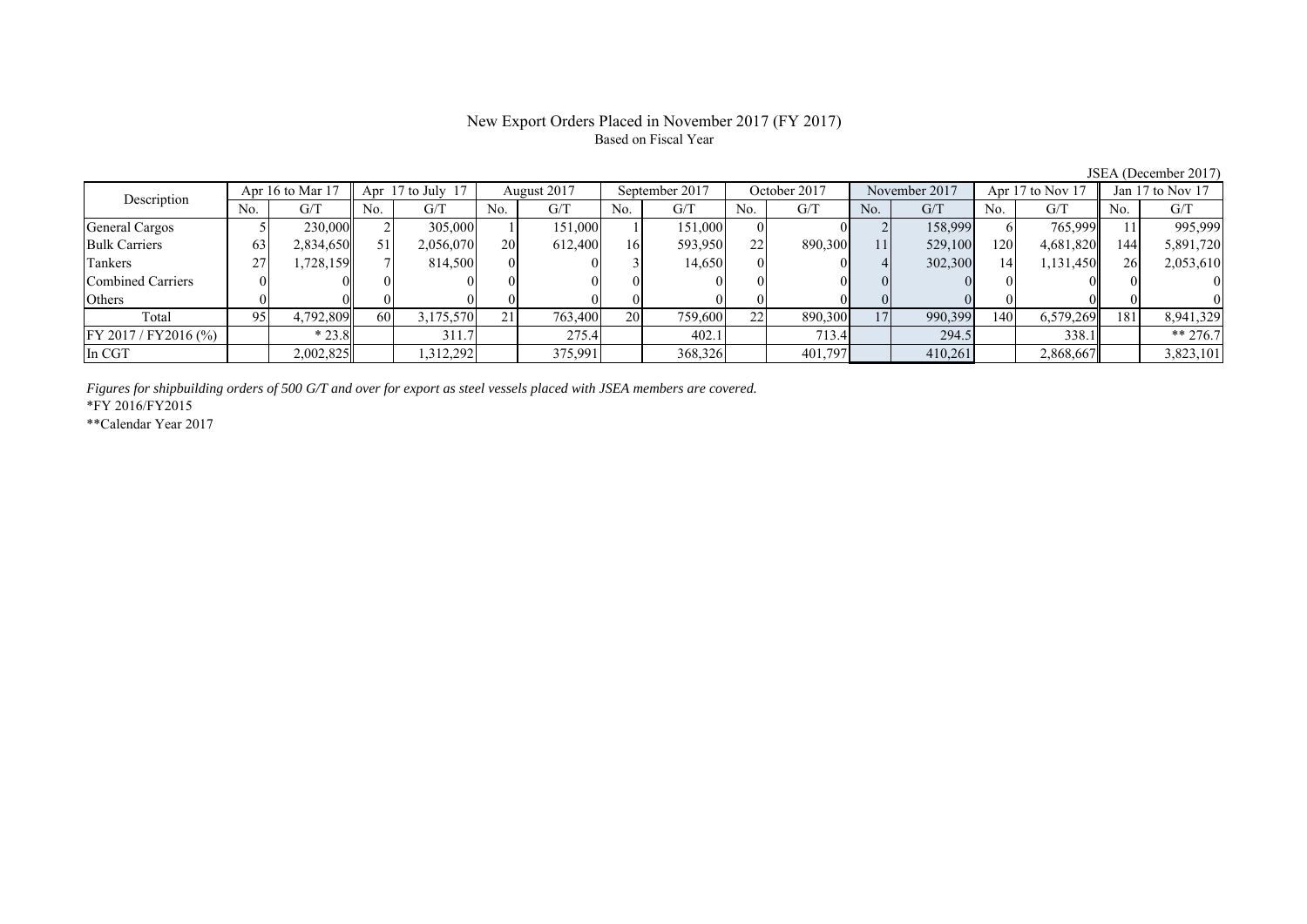### Export Ships Delivered in November 2017 (FY 2017) Based on Fiscal Year

| Description             |     | Apr 16 to Mar 17 |     | Apr 17 to July 17 |     | August 2017 |                 | September 2017 |     | October 2017 |                | November 2017 |                 | Apr 17 to Nov 17 |     | Jan 17 to Nov 17 |
|-------------------------|-----|------------------|-----|-------------------|-----|-------------|-----------------|----------------|-----|--------------|----------------|---------------|-----------------|------------------|-----|------------------|
|                         | No. | G/T              | No. | G/T               | No. | G/T         | No.             | G/T            | No. | G/T          | N <sub>0</sub> | G/T           | No.             | G/T              | No. | G/T              |
| <b>General Cargos</b>   | 14  | 929,115          |     | 677.095           |     | 76.299      |                 | 301.341        |     | 362,108      |                |               | 12 <sup>1</sup> | 1,416,843        |     | ,792,748         |
| <b>Bulk Carriers</b>    | 223 | 8,589,607        | 60  | 2,190,264         |     | 425,262     | 12 <sub>1</sub> | 330,572        |     | 407,996      |                | 296,253       | 102             | 3,650,347        | 188 | 6,898,645        |
| Tankers                 | 27  | 336,139          | 14  | 926,075           |     | 63,497      |                 | 231,512        |     | 21,316       |                | 345,807       | 23 <sub>1</sub> | 1,588,207        |     | 1,921,381        |
| Combined Carriers       |     |                  |     |                   |     |             |                 |                |     |              |                |               | $\Omega$        |                  |     |                  |
| Others                  |     | 20,637           |     | 125,572           |     |             |                 |                |     |              |                |               |                 | 125,572          |     | 146.209          |
| Total                   | 265 | 10,875,498       |     | 3,919,006         | 13  | 565,058     | 19              | 863,425        | 14  | 791,420      | 11             | 642,060       | 138             | 6,780,969        | 240 | 10,758,983       |
| $FY 2017 / FY 2016$ (%) |     | $*91.9$          |     | 113.5             |     | 93.0        |                 | 77.0           |     | 135.5        |                | 62.5          |                 | 99.8             |     | ** 93.1          |
| In CGT                  |     | 5,149,199        |     | .838,108          |     | 259,954     |                 | 404,144        |     | 357,369      |                | 245,597       |                 | 3,105,172        |     | 5,039,831        |

*Deliveries of new shipbuilding orders of 500 G/T and over for export as steel vessels placed with JSEA members are covered.*

\*FY 2016/FY2015

\*\*Calendar Year 2017

JSEA (December 2017)